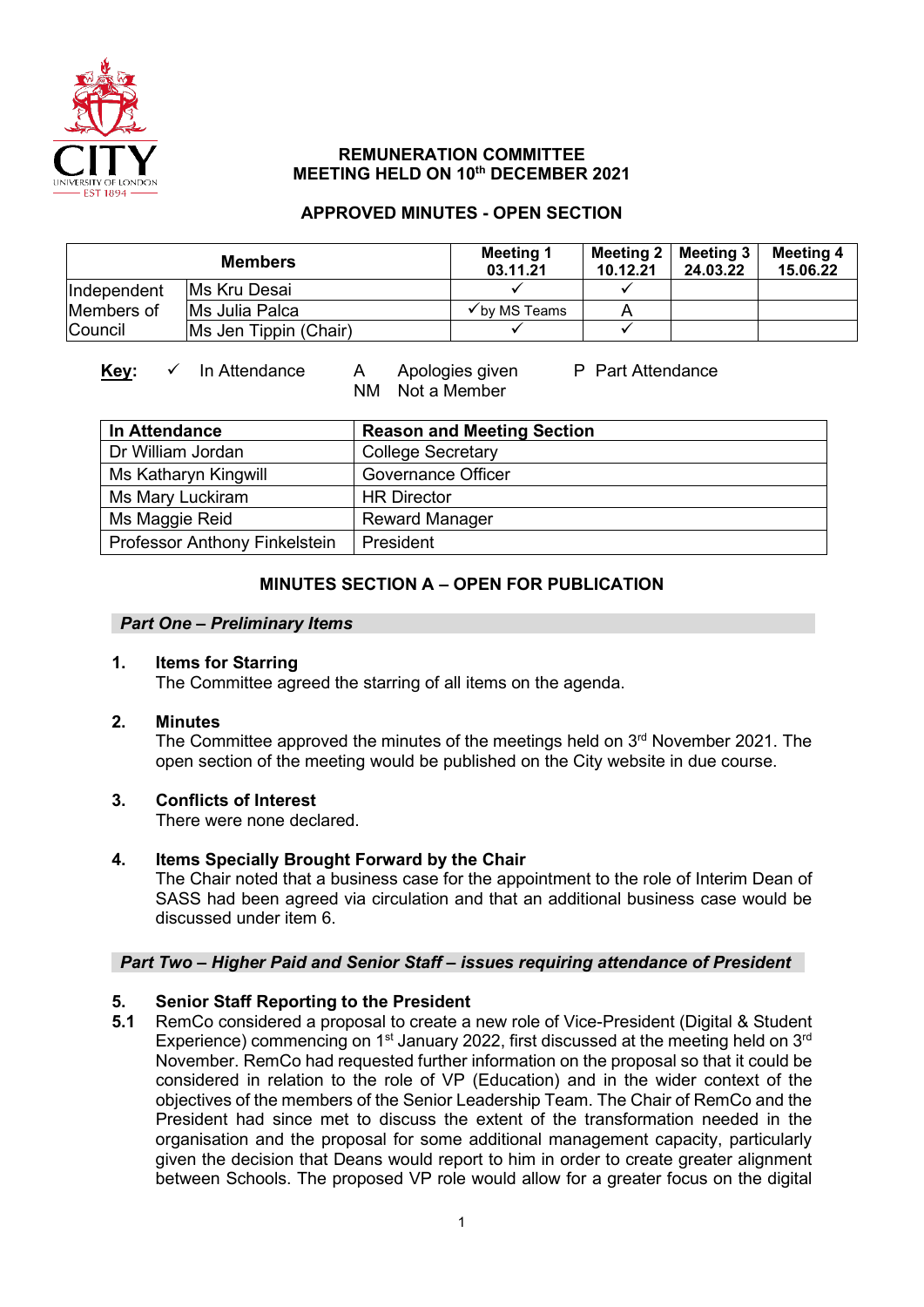transformation of City during the three years of the appointment. A co-working plan had also been developed with the postholder for VP (Education) and the proposed postholder for VP (Digital & Student Experience). In discussion the following points were made:

- It was inevitable when managing change that adjustments would be required, and it was important to ensure sufficient capacity in the leadership team to provide strategic direction and to manage pinch points.
- The President would review the structure of Senior Leadership Team after three years.
- The President would develop a Critical Path of actions to assist RemCo with its oversight of the objectives of the Senior Leadership Team and to provide assurance to Council on progress of the transformation. **[Action]**
- It was not anticipated that the timeline for transformation would need to be extended.

### **Decision**

RemCo **approved** the addition to the Senior Team of a post of VP (Digital & Student Experience) from 1<sup>st</sup> January 2022, and the appointment of Professor Susannah Quinsee to this post.

*This item is continued in Section B of the minutes, Closed Business.*

**5.2** RemCo considered the proposed base pay salary ranges for the appointments of Deputy President and Deans. It was anticipated that the appointees would be Band Two or Band Three professors and that they would receive a responsibility allowance in addition to base pay. The President noted however that City would seek to appoint a senior practitioner to one of the roles as this would also enhance the skillset of the Leadership Team, but it was not anticipated that the proposed total remuneration would be outside the range proposed. RemCo would be asked to approve the business cases for the selected candidates.

### **Decision**

RemCo **approved** the proposed base pay salary ranges for the roles of Deputy President, the Dean of the School of Journalism, Cultural and Creative Industries and the Dean of the School of Policy & Social Change. All three roles would be in receipt of the agreed responsibility allowance for Deputy President and Dean respectively.

*This item is continued in Section B of the minutes, Closed Business.*

- **5.3** RemCo **considered** a report on the additional costs accrued from appointments to the Senior Leadership Team. The report noted both recurrent and non-recurrent costs exclusive of on-costs. In discussion the following points were made:
	- The analysis provided RemCo with the information needed to monitor costs and benefits.
	- The aggregate cost of the changes to the Senior Team were not insubstantial. This should be balanced against the increased capacity needed to manage the extent of strategic transformation which was greater than initially anticipated
	- There remained the question as to whether further change was needed and what would be the likely cost variation if so.
	- In the President's view the management team should now be stable for the next few years and not require further substantive change. The development of the critical path analysis of the transformation actions should provide some assurance on this.
	- There was some opportunity for flexibility via review of posts currently held on an interim basis which might reduce the overall cost of the management team.
	- The Chair of RemCo would relay RemCo's discussion to the Chair of Council. **[Action]**